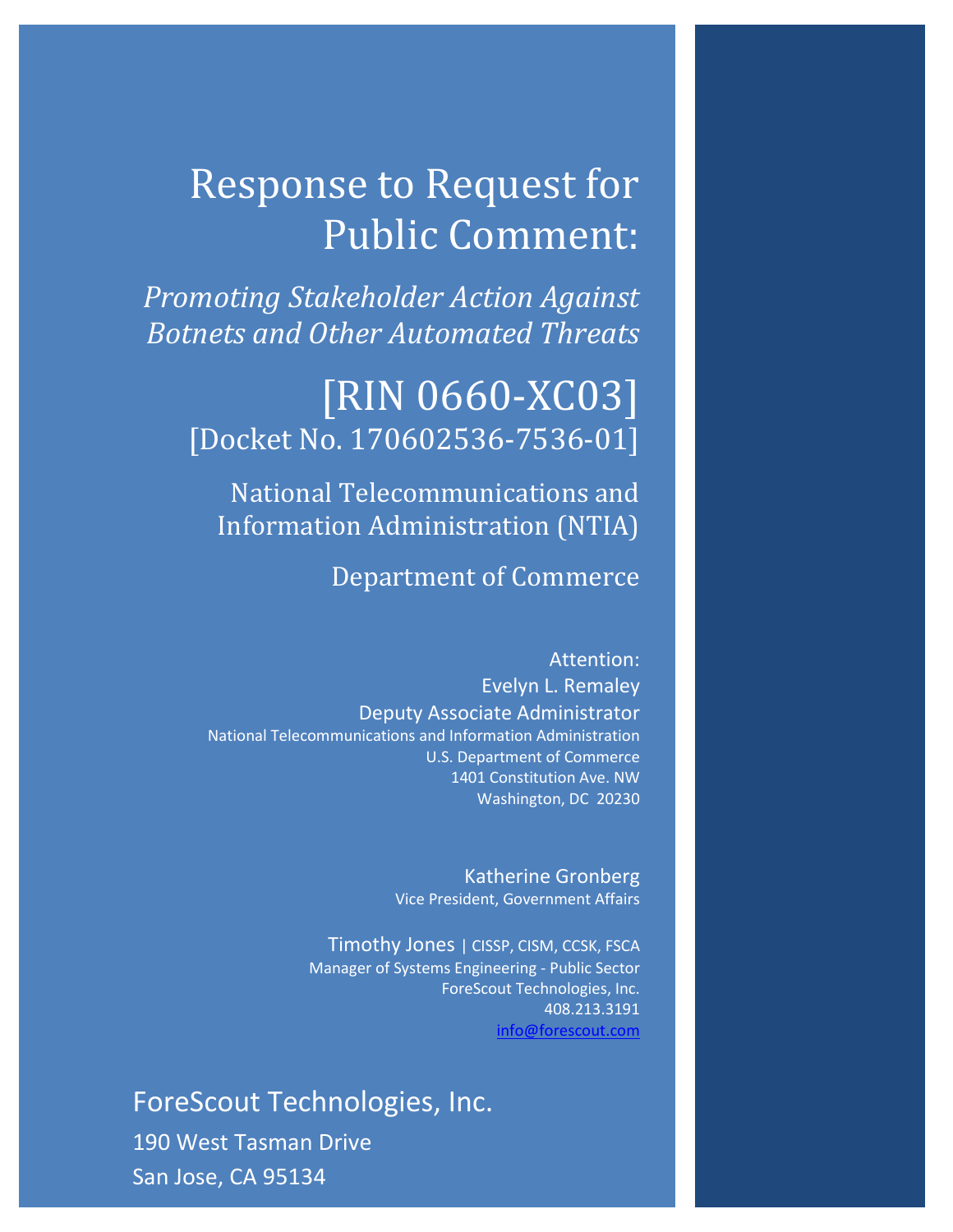### ForeScout® Technologies, Inc.

### Response to the National Telecommunications and Information Administration's (NTIA) Request for Public Comment entitled:

Promoting Stakeholder Action Against Botnets and Other Automated Threats

July 28, 2017

#### **Introduction**

ForeScout Technologies is pleased to provide comments in response to the NTIA's solicitation for stakeholder input regarding botnets and other automated threats. ForeScout is also pleased to participate in the NTIA's Multi-stakeholder Process on Internet of Things (IoT) Security Upgradability and Patching as well as to have participated in the workshop held by the National Cybersecurity Center of Excellence (NCCoE) on July 11 and 12, 2017, entitled, "Enhancing Resilience of the Internet and Communications Ecosystem."

Section 2(d) of the Executive Order (EO) entitled, "Strengthening the Cybersecurity of Federal Networks and Critical Infrastructure," dated May 11, 2017, directs the Secretaries of Commerce and Homeland Security to conduct a process to "identify and promote action by appropriate stakeholders to improve the resilience of the Internet and communications ecosystem and to encourage collaboration with the goal of dramatically reducing threats perpetrated by automated and distributed attacks (e.g., botnets)." The Internet Engineering Task Force (IETF) defines a malicious or potentially malicious bot as "a program that is installed on a system in order to enable that system to automatically (or semi-automatically) perform a task or set of tasks typically under the command and control of a remote administrator, or 'bot master.'" IETF further defines a "bot network" ("botnet") as "a concerted network of bots capable of acting on instructions generated remotely." Botnets can be programmed to perform a variety of functions, including malicious functions such as to enable identity theft, spam, email address harvesting, distributed denial-of-service (DDoS) attacks, hosting of illegal content, and so on.<sup>[1](#page-1-0)</sup>

Significant attention has been focused on one particular type of malicious activity that is enabled by botnets, namely DDoS attacks, because of the occurrence of two large-scale attacks in late [2](#page-1-1)016.<sup>2</sup> The first of these attacks occurred in September 2016, and targeted the cybersecurity blog KrebsOnSecurity. This attack was approximately 665 Gigabits of traffic per second (Gbps) in size, which was many orders of magnitude larger than what is needed to knock most sites offline, and orders of magnitude larger than previous DDoS attacks we have seen.<sup>[3](#page-1-2)</sup> The second noteworthy DDoS attack occurred in October

<span id="page-1-0"></span> <sup>1</sup> Internet Engineering Task Force (IETF), ["Recommendations for the Remediation of Bots in ISP Networks,"](https://tools.ietf.org/pdf/rfc6561.pdf) March 2012, p.4.

<span id="page-1-1"></span><sup>&</sup>lt;sup>2</sup> A distributed denial-of-service (DDoS) attack is an attack in which multiple compromised computer systems attack a target, such as a server, website or other network resource, and cause a denial of service for users of the targeted resource. The flood of incoming messages, connection requests or malformed packets to the target system forces it to slow down or even crash and shut down, thereby denying service to legitimate users or systems. (Source: <u>Search Security/Tech Target</u>).<br><sup>3</sup> KrebsOnSecurity[, https://krebsonsecurity.com/2016/09/krebsonsecurity-hit-with-record-ddos/](https://krebsonsecurity.com/2016/09/krebsonsecurity-hit-with-record-ddos/)

<span id="page-1-2"></span>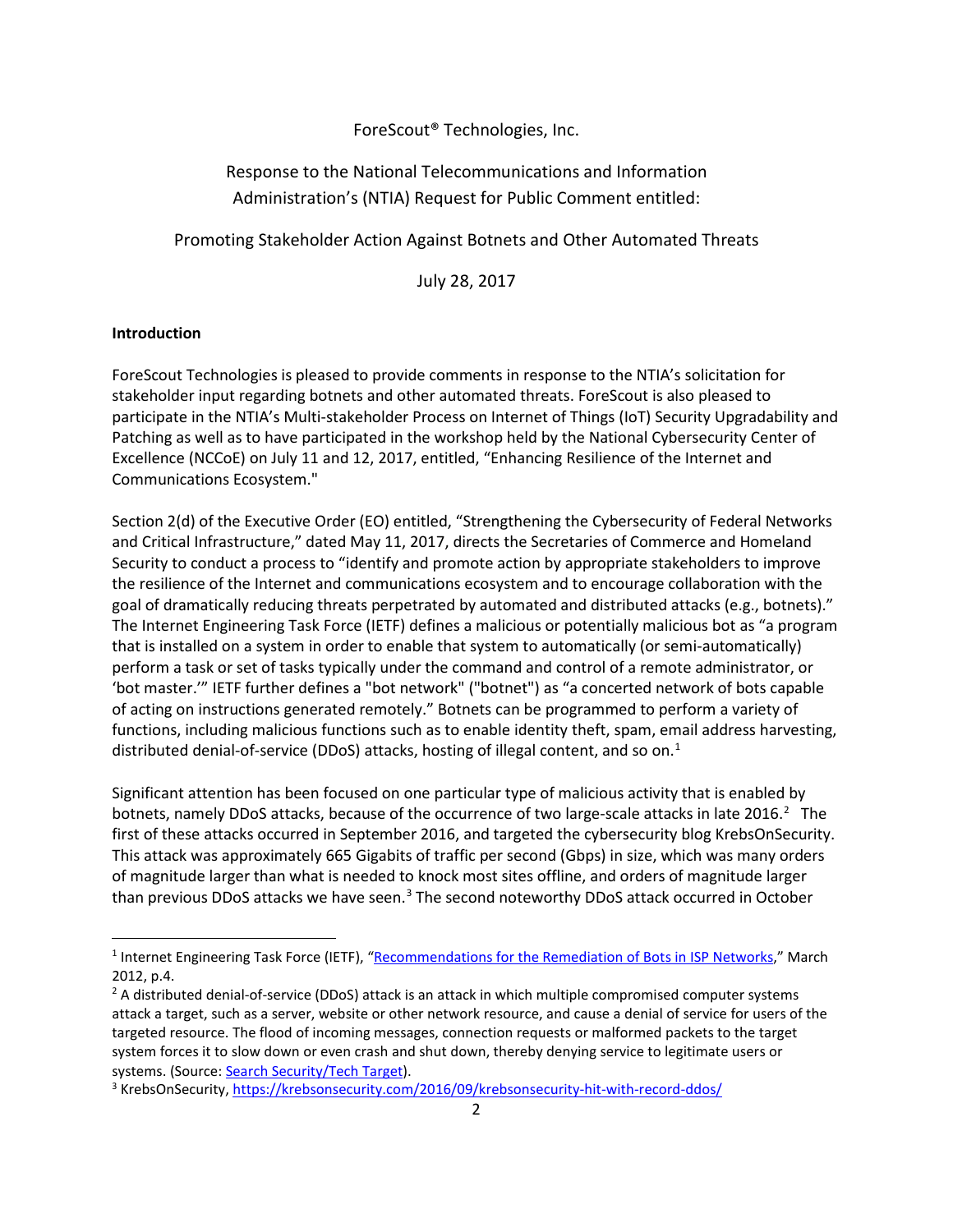2016, and targeted the U.S.-based domain name provider, Dyn. The size of this attack was almost double the size of the Krebs attack, measuring at an unprecedented 1.2 Terabytes of traffic per second (Tbps).

The Dyn attack caused an inconvenient interruption of service for music services, social media platforms and single sign-on capabilities, but it did not cause any overt significant economic or physical disruption or destruction. However, the Dyn attack is just a preview of the damage that can be wrought through a DDoS attack. Government officials and other experts are rightfully concerned about this shocking growth in DDoS attacks because they know that load balancing and traffic rerouting—the traditional responses to such attacks—won't work as well, or may not work at all, against attacks of this magnitude and larger. Malware that can exploit known and unknown vulnerabilities, either on IoT or Windowsbased devices, is proliferating faster than we can get tools into people's hands to prevent its spread. Large-scale attacks that are far more disruptive than the ones we have seen are not only likely, they are highly probable, in a very short time frame.

#### **Device Explosion Means Willing Recruits**

One of the main reasons why these recent DDoS attacks were significantly larger than those seen in the past is because bot masters now have the ability to conscript vulnerable IoT devices into their botnets. They can remotely command these IoT devices to direct packet traffic to a chosen target, flooding the target domain and knocking it offline. The number of IoT devices on global networks has increased exponentially each year for the past several years. (See Figure 1). Internet of Things (IoT) devices are proliferating because they are cheap, easy to get and offer benefits such as lifestyle improvements, efficiencies and cost savings.



**Figure 1**. *The explosive growth of connected devices on global networks* (Source: ABI Research, 2017)

Until now, consumers largely have connected devices such as thermostats, baby monitors, appliances, and wearables to their home networks with little or no consideration for security. Businesses, in pursuit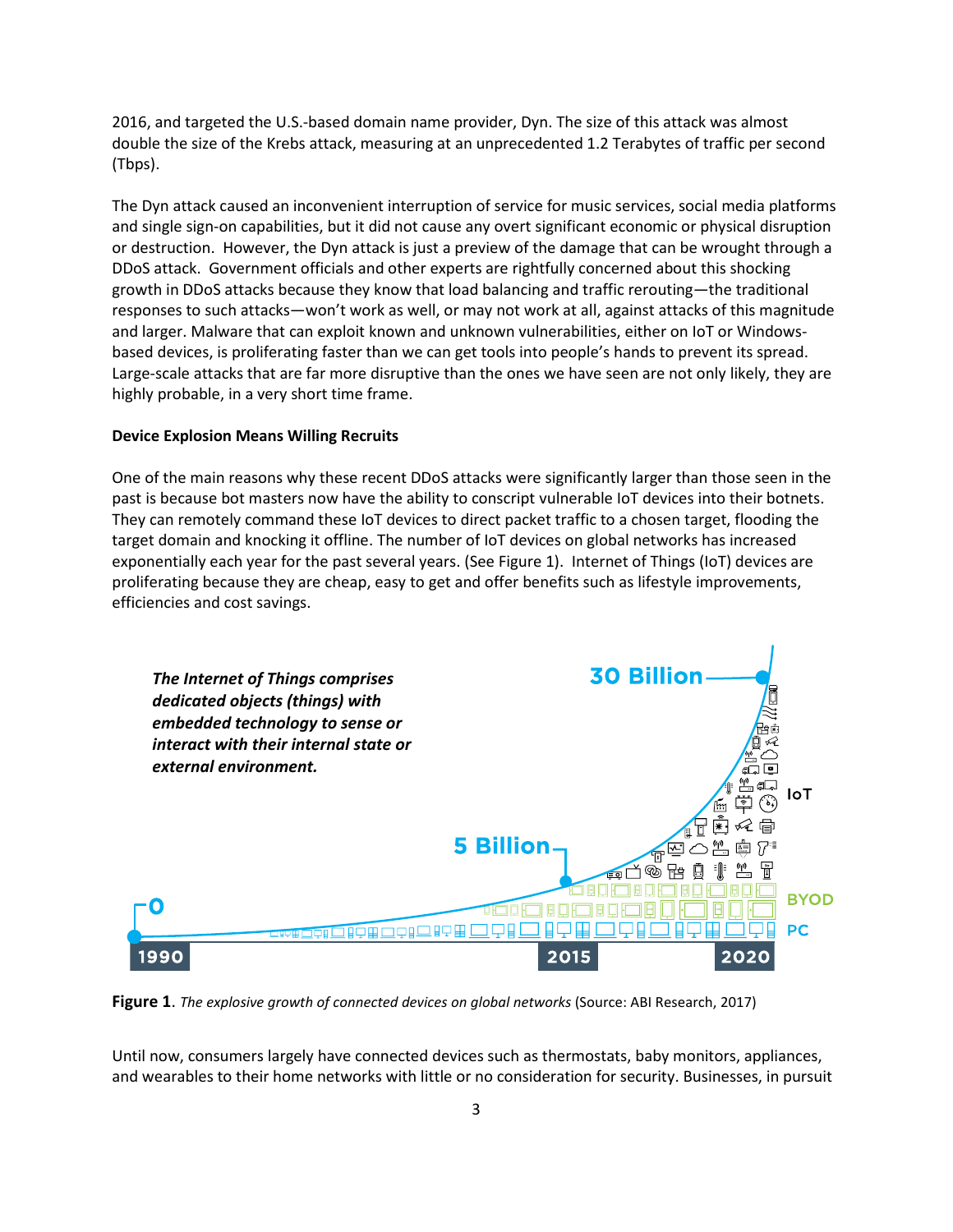of tantalizing efficiencies, convenience, cost savings and safety enhancements, have been connecting devices to their enterprise networks just as enthusiastically as consumers, if not more so. More traditional office-environment-type businesses have been connecting communications systems and buildings systems such as Nest thermostats, video monitors and Voice over Internet Protocol (VoIP) phones. Hospitals have been connecting medical devices such as pharmaceutical dispensing cabinets, infusion pumps and X-ray machines so rapidly that the "Internet of Medical Things" (IoMT) has become its own sub-category of IoT. Industrial organizations are no less enthusiastic, layering connected technology directly into their control and production environments or into peripheral, supporting systems (e.g., programmable logic controllers, valves, thermostats, and scanners). These devices also have their own IoT subcategory: the "Industrial Internet of Things" (IIoT). We group IoMT and IIoT devices under the umbrella of "operational technology," or OT.

The sheer number of vulnerable devices that can now be recruited across global networks represents the potential for DDoS attacks of unprecedented size. ForeScout has encountered enterprises that employ vast amounts of networked devices throughout their business and operational environments in one example every single overhead light was networked. Consequently, today, it is impossible to ponder the question of how to mitigate massive DDoS attacks without also contemplating how to reduce the massive amounts of insecure IoT devices currently on global networks. The two issues are inseparable and it is in the latter area—the insecurity of IoT devices—that ForeScout's expertise lies.

#### **Securing IoT Devices Is a Shared Responsibility**

The explosion in the number of IoT devices on global networks is not, by itself, the root of the DDoS problem. It is the growth of the number of devices coupled with the near-total lack of attention the security of these devices has received until now. This holds true for almost all of the stakeholder levels in the "security ecosystem," throughout the IoT device lifecycle: IoT device manufacturer, application provider, network provider, and end user.

Security at the design level has been almost wholly ignored, primarily because razor-thin profit margins and pressure to take these products quickly to market dis-incentivize manufacturers from "building in" security features. Another reason why security has been ignored is due to the physical limitations of most IoT devices. IoT devices are quite different from traditional information technology devices such as laptops, desktops and servers. They differ mainly in the sense that they have minimal hardware, nonstandard operating systems and very limited processing capabilities. Whereas it is relatively easy to embed or enable a security feature such as password protection onto an IoT device, other types of security functionality (for example, running encryption software and/or virtual private network capabilities) requires more power and processing than most of these devices have. To consider running an authentication tool (such as a digital certificate) or even a tool that would allow you to scan a device for malware, the device needs to allow a software agent to be installed, which most IoT devices do not and cannot have installed. [4](#page-3-0)

<span id="page-3-0"></span> $4$ An "agent" is a small piece of software that resides on a device. Agents can have various functions and, among other things, can allow a device to be scanned for malware and vulnerabilities. Such agents usually connect back to a server, which has a list of new malware to check for (and remediate) or new patches that must be installed on the device's operating system (OS) or firmware.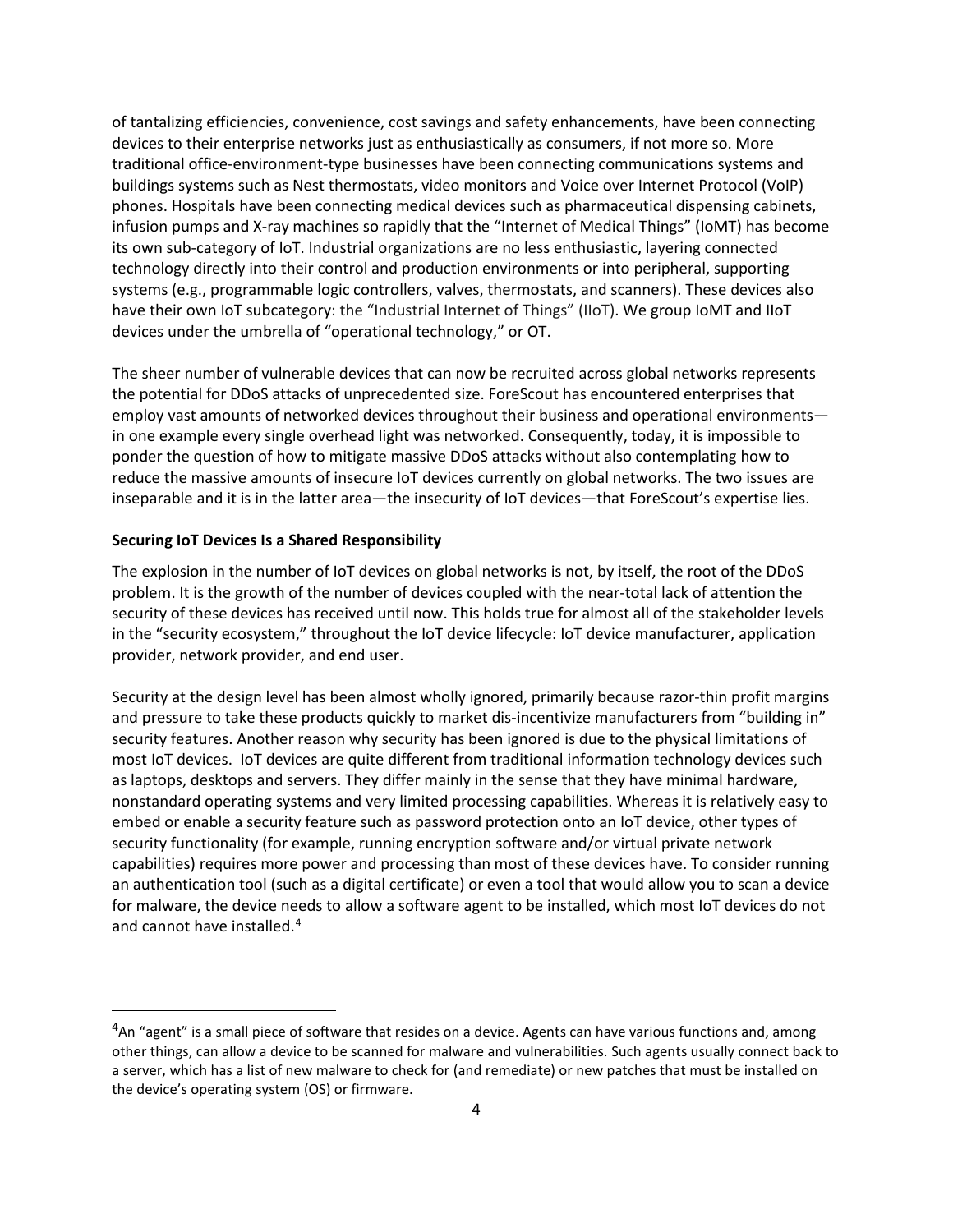Consumers by and large do not consider the security of the devices they connect to their home networks. Some enterprises do consider the security of these IoT or OT endpoints, but most do not. This stands in stark contrast to the awareness both consumers and businesses have developed over the last decade or more of the consequences of connecting a laptop to their network that is not running basic security tools such as an antivirus program and firewall and has not been recently updated.

What are the things that can be done right now to mitigate the problem?

- 1. Global network infrastructure providers must continue to work together to share information and also to invest in network-level defenses such as port blocking, traffic flow routing, and notification policies, as well as anti-spoofing and other attribution methodologies.
- 2. Internet Service Providers (ISPs) and enterprises (particularly those that provide critical services and functions to our society and economy such as financial institutions and healthcare providers) must continue to develop and invest in DDoS mitigation services (like load balancing and dynamic provisioning)—especially promising are those that leverage the cloud.
- 3. Enterprises, particularly those with IoT- and OT-heavy environments, must make securing IoT devices part of their risk mitigation strategies, using tried-and-true tools alongside some newer ones. (ForeScout's expertise—providing enterprises with the ability to automatically and agentlessly detect, profile, and enforce policy-based controls on IP-enabled devices on their networks—is targeted in this area).
- 4. Consumers must be provided with the know-how and tools (not yet widely available to them) to be able to secure IoT devices on their home networks. On the education front, *[Consumer](http://www.consumerreports.org/privacy/consumer-reports-to-begin-evaluating-products-services-for-privacy-and-data-security/)  [Reports](http://www.consumerreports.org/privacy/consumer-reports-to-begin-evaluating-products-services-for-privacy-and-data-security/)* will soon begin evaluating devices for their security level so consumers can make informed decisions. On the tools front, several home IoT security products debuted at the Consumer Electronics Show in 2017, including Norton Core.
- 5. Device developers and manufacturers must build more security features into the IoT devices they produce, particularly features such as password protection that are fairly cheaply and easily implemented. This necessary shift will be driven by consumer and enterprise awareness, enterprise and government buying decisions, litigation and legal precedent, and (to some degree) regulatory action. $5$

ForeScout believes the combination of the above steps will significantly reduce the number of vulnerable IoT devices that can be recruited into large-scale DDoS attacks globally. Each of the stakeholder groups identified above will be compelled to act through a variety of means, including increased awareness, market incentives (such as tax or contracting preferences, competitive advantage, legal precedent and insurance imperatives), coordinated industry action, or even government action (such as the issuance of guidelines, labeling mechanisms, regulations or even through the government's sheer buying power).

<span id="page-4-0"></span><sup>-&</sup>lt;br>5 <sup>5</sup>Particularly for IoT devices utilized in regulated industries such as healthcare, there is a growing list of enforcement actions that has already had an impact on how manufacturers approach device security.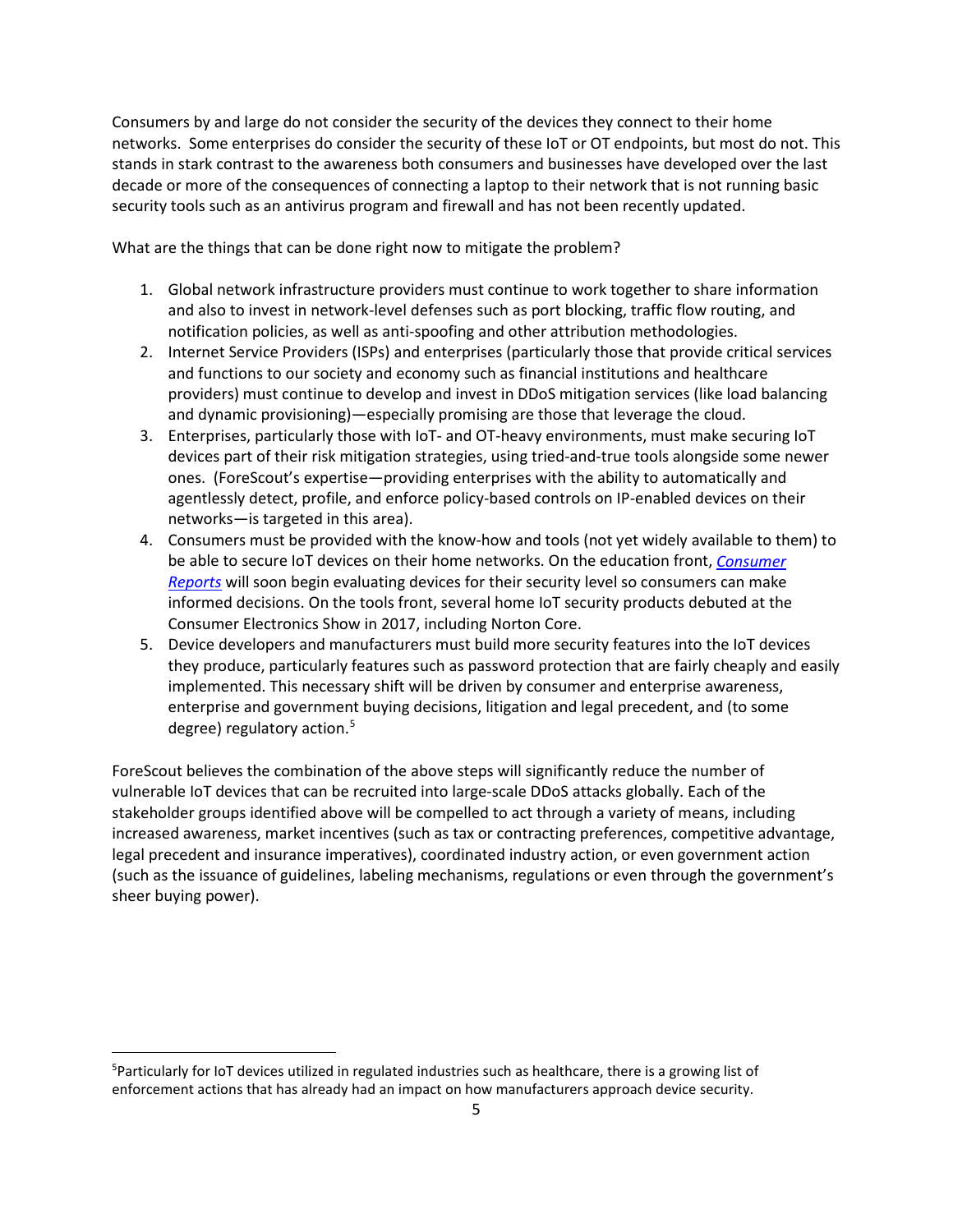#### **Thus Far, an Over-Emphasis on Security by Design**

A few models have been advanced that would certainly assist in the creation of safer ecosystems for IoT. However, in general, these tend to focus too much on things that depend on manufacturers *doing* something, compelled either by incentives or requirements.

Shortly after the October 2016 Dyn botnet attack, the Department of Homeland Security (DHS) issued *Strategic Principles for Securing the Internet of Things*. [6](#page-5-0) The document's recommendations were helpful, especially Principal 3, "Build on recognized principles," which referenced the National Institute of Standards and Technology (NIST) Framework. But the strategic principles were too focused on the condition of individual devices. The first and second principles are: "Incorporate Security at the Design Phase" and "Promote Security Updates and Vulnerability Management." By and large, the principles did not address stakeholders beyond the manufacturers and missed the opportunity to present IoT as part of a larger ecosystem that includes users of IoT. After all, an IoT device doesn't become dangerous until it is connected to a network.

One exception, "Connect carefully and deliberately," seemed to head in the right direction. Users should connect carefully. However, the recommendation to "not connect things when you don't have to" isn't very practical moving forward. The idea that IoT devices connect sporadically undermines one of the key benefits of IoT. How many of us want security cameras that only transmit "some of the time" or an insulin pump that monitors "occasionally?" Two of the largest U.S. government cybersecurity programs, the Continuous Diagnostics and Mitigation Program (run by DHS and serving U.S. civilian agencies) and Comply to Connect (for the Defense Department) are premised on allowing devices to connect, but only when they meet certain conditions and behave according to certain rules. These programs are rooted in the concept: let a device on and monitor it relentlessly (in NIST vernacular, Information Security Continuous Monitoring, or ISCM).

Security by design is an important part of the discussion, to be sure, but it is by no means the only thing we should be focusing on in our quest to reduce the number of unsecured IoT devices on global networks. Firstly, even when manufacturers can be incentivized or coerced into producing better software and hardware, there will still be vulnerabilities—just like there are in the Windows machines that fell victim to WannaCry. Patching for IoT devices, while a terrific idea, is unlikely to be any better than the patching methodologies we use for computers and other traditional networking equipment. It could in fact be much worse since, at least for the foreseeable future, as we cannot rely on IoT manufacturers to issue and distribute patches and updates. Realistically, we can't even expect manufacturers to be anywhere near as good as mainstream software companies at this. Further, how is any such regime going to be regulated and enforced? Will the consumer be willing to pay for more secure devices? Finally, we note that any patching/upgradability mechanism or requirement will need to involve a third-party vetting process in order to address the problem of deliberately implanted vulnerabilities ("backdoors").

<span id="page-5-0"></span><sup>&</sup>lt;sup>6</sup> [https://www.dhs.gov/sites/default/files/publications/Strategic\\_Principles\\_for\\_Securing\\_the\\_Internet\\_of\\_Things-](https://www.dhs.gov/sites/default/files/publications/Strategic_Principles_for_Securing_the_Internet_of_Things-2016-1115-FINAL....pdf)[2016-1115-FINAL....pdf](https://www.dhs.gov/sites/default/files/publications/Strategic_Principles_for_Securing_the_Internet_of_Things-2016-1115-FINAL....pdf)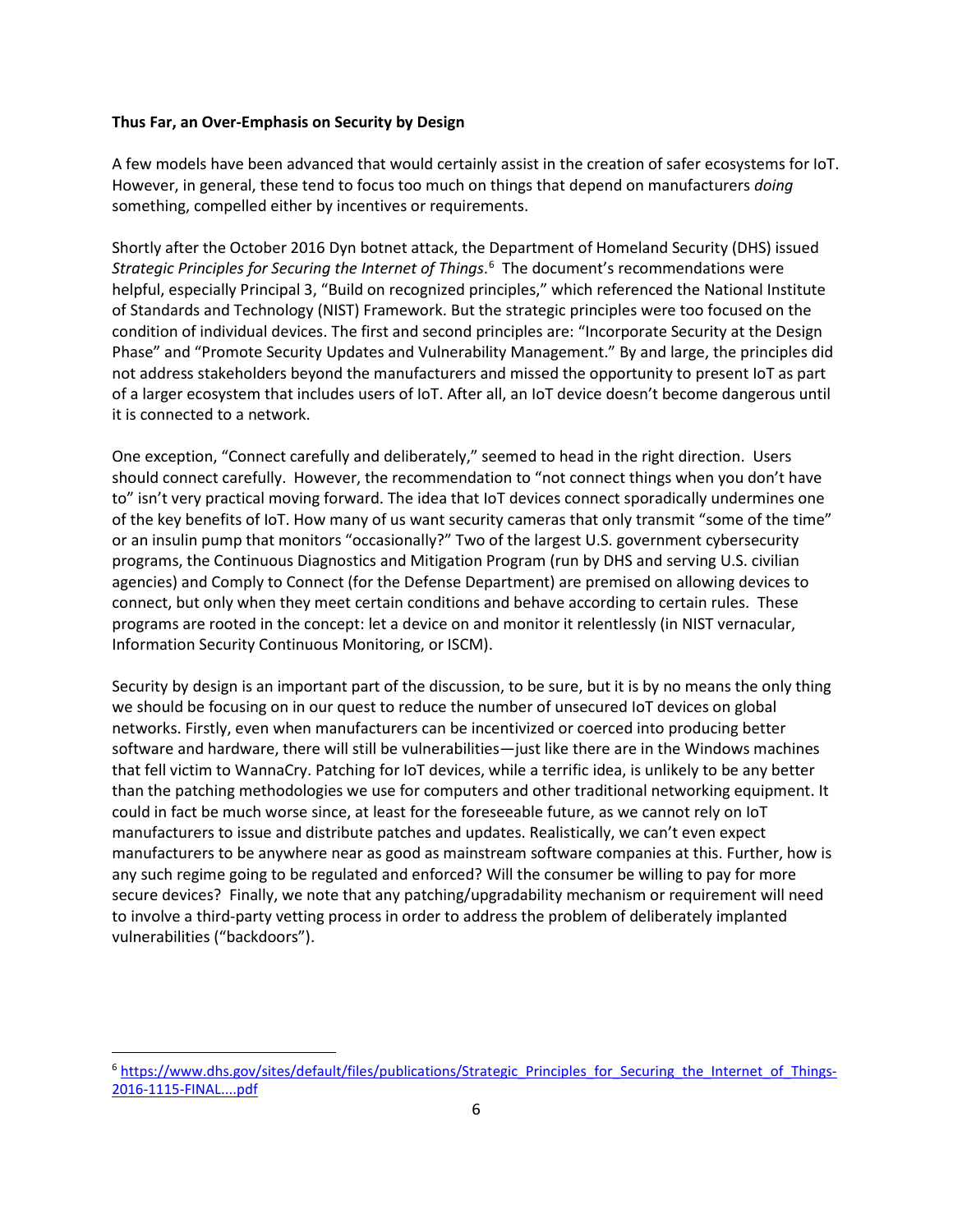#### **We Can't Afford To Wait for Manufacturers to Fix Devices**

ForeScout believes that it is important to examine what can be done about botnets at the supply chain level and at the time of device design and manufacture. But, no matter what, IoT security is going to need to be managed to a great extent by the enterprise itself. We are encouraged to see that the policy discussion is shifting more toward the steps enterprises and consumers can take to control how IoT devices are behaving on their networks. (See bullet number 3 above.) Evidence of this shift is provided in the Food and Drug Administration's December 2016 release of its *Postmarket Management of Cybersecurity in Medical Devices* guidelines, which address how IoT devices should be treated once deployed in hospital environments.<sup>[7](#page-6-0)</sup> Also, the Health Care Industry Cybersecurity Task Force released its report in June 2017, which recommends that health delivery organizations utilize compensating controls to secure medical devices on their networks.<sup>[8](#page-6-1)</sup>

Enterprises need a way to secure IoT on their networks not *only* to avoid the conscription of these devices into botnets, but to prevent them from being used as possible entry points for attackers to move laterally within the organization's networks to higher-value assets (HVAs) such as customer data, intellectual property or data that is sensitive from a physical security standpoint. Failure to secure these devices also opens the door to disruption of operations across the organization, potentially leading to partial or full system downtime—or even outright failure. To understand what these compensating controls entail, enterprises need look no further than the NIST Framework and the Center for Internet Security (CIS) (formerly SANS) controls.

#### **Secure IoT on Networks with Compensating Controls**

Until security measures in other parts of the device ecosystem are reliably and broadly implemented, compensating controls are the way that the issue of unsecured IoT devices on global networks can be addressed. In this context, compensating controls refer to security mechanisms that can be put in place (in this case, in the enterprise's network architecture) that serve to mitigate or eliminate the risk associated with vulnerable IoT devices because security mechanisms in other parts of the device ecosystem are too difficult or impractical to implement, or because they fail outright. Compensating controls can be a major factor in preventing botnets and other automated threats from targeting IoT.

#### *Detection*

A basic tenet of cybersecurity is *"you can't protect what you can't see."* Hardware and software asset management are the top two security controls in both the NIST cybersecurity framework and the CIS Top 20 Controls.<sup>[9](#page-6-2)</sup> Put simply, "hardware asset management" and "software asset management" mean you should know what devices are on your networks as well as what software those devices are running. It can be difficult enough for companies and government agencies to have an accurate and current picture of devices running traditional operating systems in their enterprises. However, "domain awareness" is vastly more difficult with respect to IoT devices because typically those devices cannot be

<span id="page-6-0"></span><sup>—&</sup>lt;br>7 [https://www.fda.gov/downloads/medicaldevices/deviceregulationandguidance/guidancedocuments/ucm482022.](https://www.fda.gov/downloads/medicaldevices/deviceregulationandguidance/guidancedocuments/ucm482022.pdf) [pdf](https://www.fda.gov/downloads/medicaldevices/deviceregulationandguidance/guidancedocuments/ucm482022.pdf)

<span id="page-6-1"></span><sup>8</sup> <https://www.phe.gov/Preparedness/planning/CyberTF/Documents/report2017.pdf>

<span id="page-6-2"></span><sup>&</sup>lt;sup>9</sup>NIST Framewor[k https://www.nist.gov/sites/default/files/documents/cyberframework/cybersecurity-framework-](https://www.nist.gov/sites/default/files/documents/cyberframework/cybersecurity-framework-021214.pdf)[021214.pdf](https://www.nist.gov/sites/default/files/documents/cyberframework/cybersecurity-framework-021214.pdf) and SANS Critical Security Controls[: https://www.sans.org/media/critical-security](https://www.sans.org/media/critical-security-controls/Poster_Fall_2014_CSCs_WEB.PDF)[controls/Poster\\_Fall\\_2014\\_CSCs\\_WEB.PDF](https://www.sans.org/media/critical-security-controls/Poster_Fall_2014_CSCs_WEB.PDF)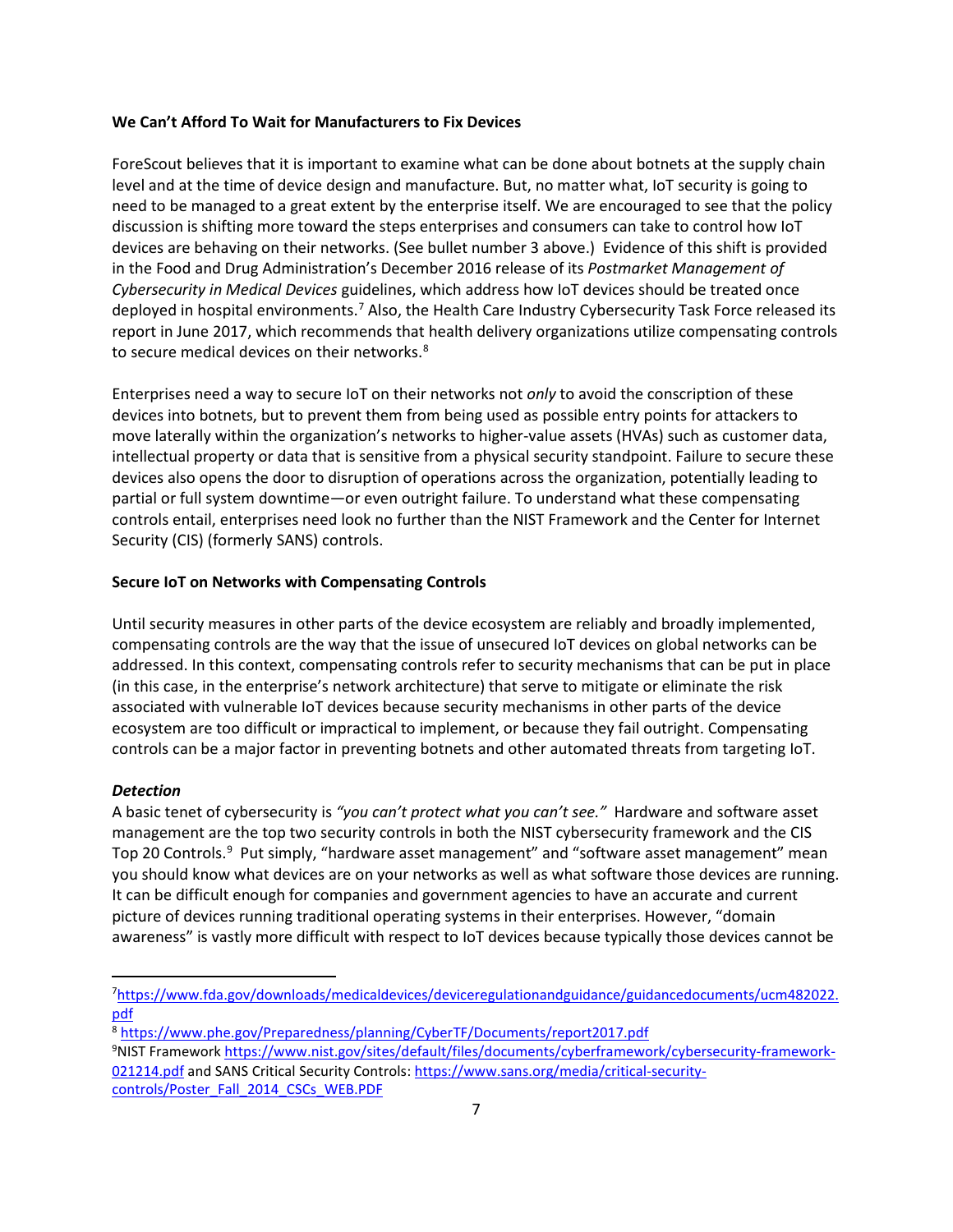"seen" by traditional cybersecurity tools because they do not support an agent. These agent-based tools only see that "something is there" and cannot tell what it is, what it's running or how it's behaving. From a security standpoint, the endpoint is invisible. Another reason why devices often go undetected on networks is that they can be missed by point-in-time scans. IoT devices are transient by their nature, and large numbers of devices can come and go from the network in the time span (often 72 hours) between network sweeps. These IoT devices also go undetected because they do not respond to ping sweeps (or modified ping sweeps) which many security tools leverage for discovery.

The failure to even know when IoT devices are present on a network represents a huge gap in many enterprises' security and provides ample recruiting opportunities for botnets. ForeScout's customers have reported seeing up to 60 percent more devices in an environment than network administrators originally guessed were there. That delta represents completely unmanaged and unprotected assets to which the enterprise is totally blind, hence the moniker "Shadow IT." Shadow IT makes up an ever-increasing percentage of most enterprises' threat surface. And the distribution of selfpropagating, botnet-creating malware on the dark web, most notably Mirai, makes it easy for even the most inexperienced hacker to build enormous botnets because

The importance of detection (or "visibility") derives from *NIST 800-53 Control AC-3 Access Enforcement* and uses the defined logical access to information and system resources in accordance with applicable access control policies established by the organization. A flexible and granular policy engine combined with a range of control options is needed to establish this control. This includes the ability to configure the enforcement of access to provide the right action for each situation automatically, without the need for human intervention.

the malware can easily spread amongst this undetected IOT.<sup>[10](#page-7-0)</sup>

Federal agencies are already beginning to address the problem of Shadow IoT on their networks through two large-scale programs, the Continuous Diagnostics and Mitigation Program (CDM) for civilian agencies and Comply to Connect (C2C) for the Department of Defense (DoD). What is groundbreaking about these programs is that they will give the agencies *continuous* domain awareness—knowledge of a device's presence on the network the instant it connects to the network, versus a periodic scan—and they will allow agencies to discover and account for devices, including non-traditional IoT and operational technology (OT) devices.

<span id="page-7-0"></span> $10$ The Continuous Diagnostics and Mitigation (CDM) program discovered 44% more devices than federal agencies estimated when the project was originally scoped. This problem of "Shadow IoT," fortunately, is being addressed as civilian agencies deploy Phase 1 security tools in CDM. (Source: [https://fedtechmagazine.com/article/2017/07/why-shadow-it-now-gets-second-chance-cios\)](https://fedtechmagazine.com/article/2017/07/why-shadow-it-now-gets-second-chance-cios)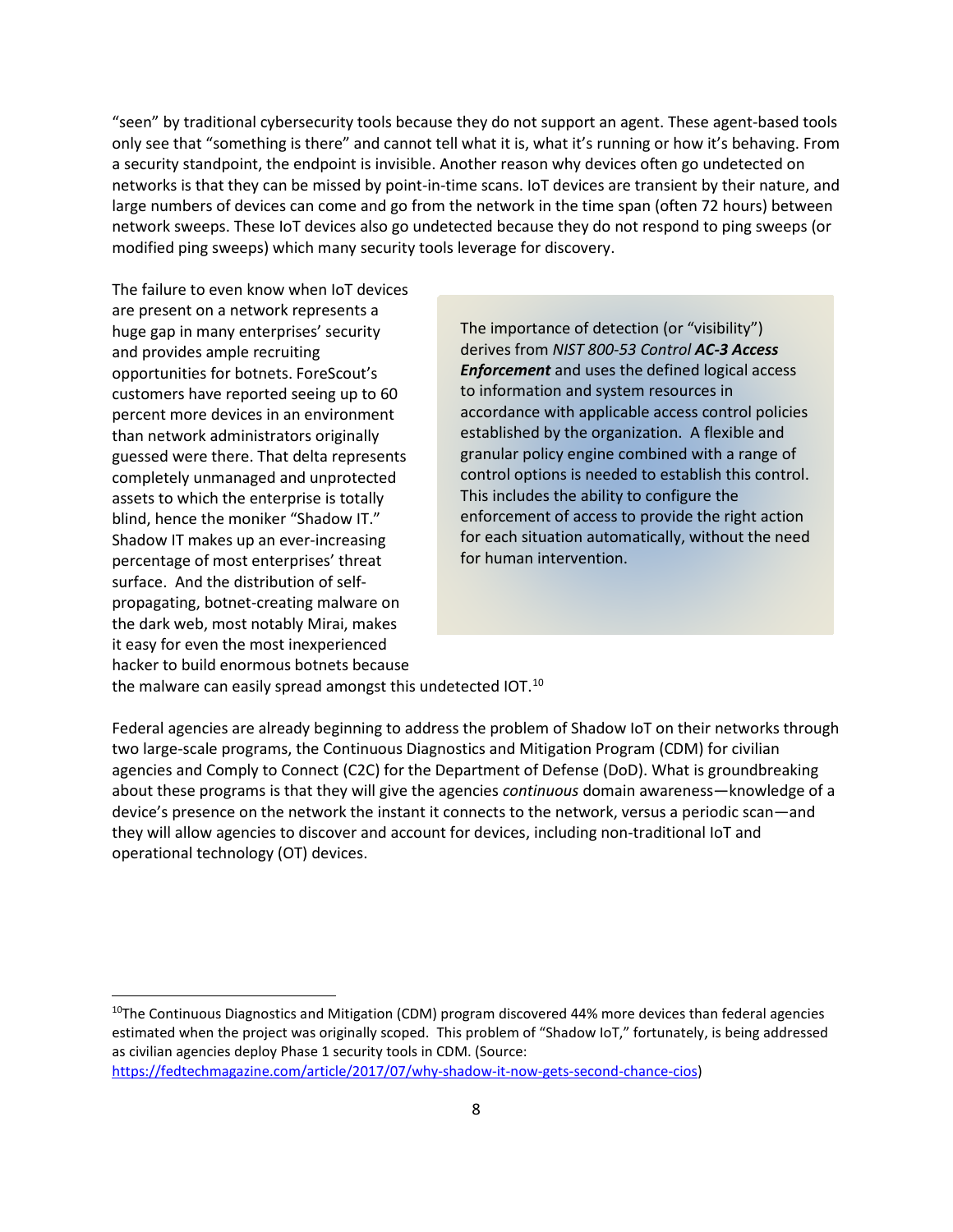#### *Authentication*

Once a device is detected on a network, it is critical to determine that it is authorized to be there—in a word, *authentication*. Authenticating an IoT device on a network (usually with some kind of whitelisting construct) is not the same as determining its fitness to be allowed on, i.e., its security status. ForeScout observes that, frequently, enterprises conflate authentication as security, and we see this bleeding into policy discussions such as the one about botnets. Most authentication solutions currently sold are focused on Windows-based endpoints and depend on a specific protocol like 802.1X or a digital certificate, which IoT devices do not

The importance of authentication comes from *NIST 800-53 Control AC-14 Permitted Actions without Identification or Authentication*. When a device attempts to connect to the network, a check must be performed to verify the device's admissibility. Because MAC address admission and bypass authentication are imperfect authentication methods, it is absolutely critical to track the device's active sessions to better understand its expected behavior, as proof of admissibility.

support. The default for authenticating IoT devices often then becomes relying on the device's MAC address, which can be faked or "spoofed" and is not best practice.

#### *Scanning for Vulnerabilities and Indicators of Compromise*

The purpose of scanning is to determine the security state (hygiene) of an endpoint (such as whether it's running an outdated operating system or other applications, whether it has been infected by malware and whether it is configured properly). Knowing these things about a device gets you closer to understanding the security threat posed by a particular device. However, many existing vulnerability and detection scanning tools depend on an agent to be able to know a device's hygiene status. An alternative to scanning individual devices, which typically requires an agent and can in some circumstances cause resets that cause systems to fail, is to monitor the networking infrastructure to determine characteristics of devices that are looking to connect. As a device communicates to the

*NIST 800-53 Control RA-5 Vulnerability Scanning* is a critical component to understanding residual risk. Ideally, devices that are trying to connect are evaluated for vulnerabilities against a baseline "healthy" device, where the definition of "baseline" is updated continuously and automatically (without human intervention). This is critical to speeding up the detection and remediation of rapidly proliferating endpoints in a risk-based model.

Scanning for Indicators of Compromise (IOCs), the aim of which is to identify factors such as specific malware signatures (code) that point to hacker activity, is aligned with *NIST 800-53 Control SI-4 Information System Monitoring*.

networking infrastructure, it reveals a lot of useful data about potential critical vulnerabilities or indicators of compromise (IOCs). This data can be seen passively originating from the device.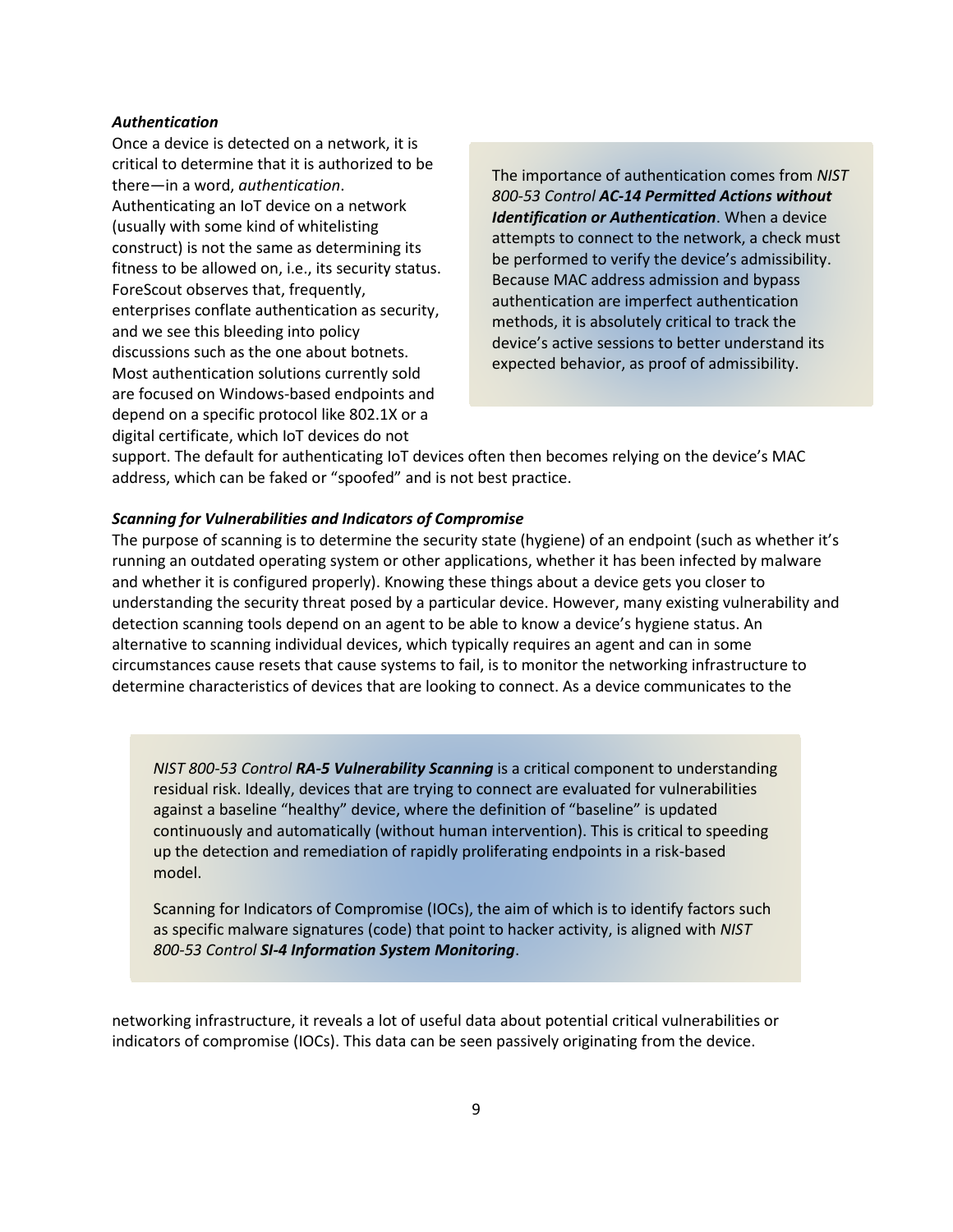#### *Behavioral Profiling*

Making a determination as to whether a device is "secure" doesn't only have to do with what is running on the device (such as an unpatched program or malicious code). You also need to monitor a device's behavior. Is it communicating out of an inappropriate port? Is it trying to scan other parts of your network? Is it beaconing to an unfamiliar IP address? Unexpected behaviors such as unusual communications or attempted surveillance actions are indicators of compromise and call for some kind of remediation (see below).

One idea that has been offered to assist enterprises in profiling device behavior in order to create security policies is some kind of information-sharing construct in which manufacturers make information available about how devices are supposed to behave. One such idea is the Manufacturer Usage Descriptions (MUD) framework advanced by Cisco in collaboration with the Internet Engineering Task Force (IETF), which proposes that manufacturers post information about expected device behavior to a MUD server and users, in turn, access such information using a MUD Controller. ForeScout enthusiastically encourages the development of an information-sharing construct for device characteristics and behaviors. To be truly effective in combating botnets, however, such a construct must be universally accepted. To be universally accepted, it has to have reasonably low barriers to participation. It should not require either device producers or users to procure new networking equipment and it should place as few requirements as possible on the manufacturer. We must also carefully consider important questions such as how to ensure device information is securely transmitted, how manufacturer and/or device end of life will be addressed, and how to incentivize manufacturers to participate (or, if their participation is required, how to enforce any requirements).

Behavior profiling—determining what is "normal behavior for devices"—aligns with *NIST 800-53 Control IR-5 Incident Monitoring* and *SC-7 Boundary Protection.* Expectations about device behavior will vary widely amongst devices and will change continuously. Thus the process of using this information to enforce policies on devices will require realtime information gathering, analytics and notification.

ForeScout notes that there are a variety of existing ways to reliably profile device behavior, which helps in classifying and setting security policies for devices. ForeScout relies on data points like 802.1X and Dynamic Host Configuration Protocol (DHCP) requests, as well as observed Hypertext Transfer Protocol (HTTP) traffic, banners, Media Access Control (MAC) classification data and Lightweight Directory Access Protocol (LDAP) data.<sup>[11](#page-9-0)</sup> It's also possible to classify a device based on other factors such as session monitoring and its appropriate level of power consumption, i.e. power over Ethernet (PoE) data.

<span id="page-9-0"></span> $11$  [Fingerbank.org,](https://fingerbank.org/) is a platform we frequently reference. It collects information, including a device's MAC address, its DHCP fingerprint and its User-Agent, to help profile devices.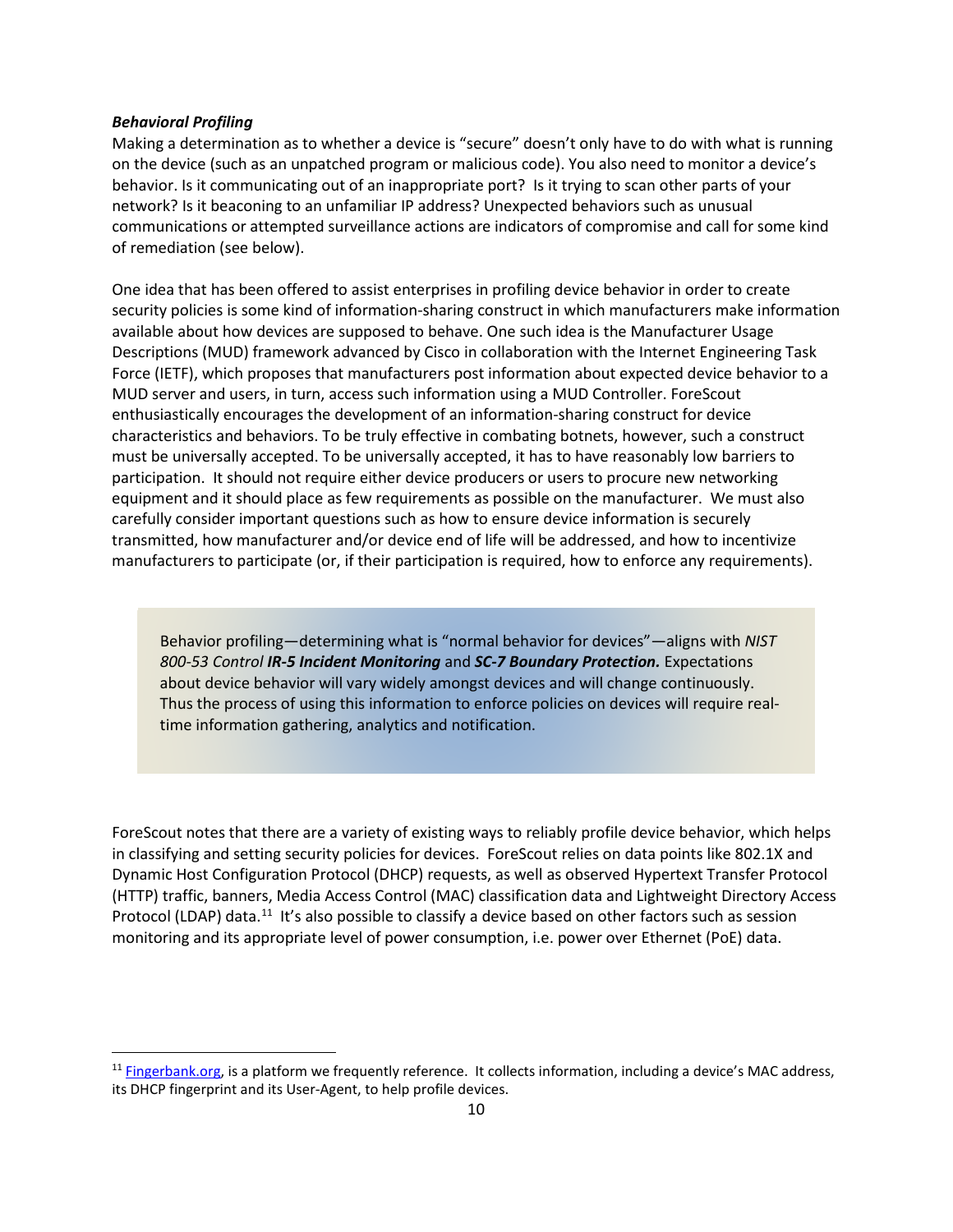#### *Segmentation*

*NIST 800-53 Control AC-5 Separation of Duties* defines information system access authorizations, which provides control over what parts of the network devices are authorized to access. *NIST 800-53 Control SC-3 Security Function Isolation* recommends the isolation of security functions from non-security functions by means of an isolation boundary consisting of physical or logical paths.

Subdividing a network into "lanes" (i.e., subnetworks, or "subnets") offers the ability to segment or "wall off" endpoints from other parts of your networks. It is one way to remediate a badly behaving device, e.g., the one trying to scan your network won't be able to reach out of its subnet, or the one looking to connect to its command and control server (critical for most botnets) will be unable to do so. If an enterprise has strong detection and device classification capabilities, then it should aim to automatically segment devices immediately upon connecting to the network (automatically, meaning without a human needing to make a decision). This is especially critical for health delivery organizations. Segmentation is not so much a remediation tool,

but rather good basic network hygiene. There's no reason to comingle different types of assets on a network. They can be monitored and controlled more easily, and en masse, when they are grouped into appropriate segments, whether this occurs at the switch level or at the wireless access point.

#### *Mitigation*

We have observed that, too often, discussions omit options for how to remediate the problems found on devices, probably because this is not a "one-size-fits-all" consideration. Response, or mitigation, needs to be aligned to the risk. What to do about discovered anomalies is a policy exercise on the part of

the enterprise—one that, above all, needs to be carefully considered in advance so policies can be implemented rapidly. With a multitude of response options—taking devices offline, dropping them into their own Virtual Local Area Network (VLAN), applying an access

*NIST 800-53 Control CA-2 Security Assessments* provides a framework for assessment planning, but the response or mitigation needs to be aligned to the risk.

control list (ACL) to the interface the device connects to, remediating found problems in place (patching, rebooting, replacing), etc.—policies need to keep pace with the enterprise's changing needs, especially when it comes to scaling for growth and balancing business/operational needs with security.

#### *Sharing Contextual Information*

The ability to have an enterprise's cybersecurity tools work together to achieve instantaneous and automated mitigation exists today. It is often called "integration." ForeScout calls it "orchestration." Put simply, by providing the ability to share contextual insights and automate workflows and security processes between third-party security products, orchestration makes participating products smarter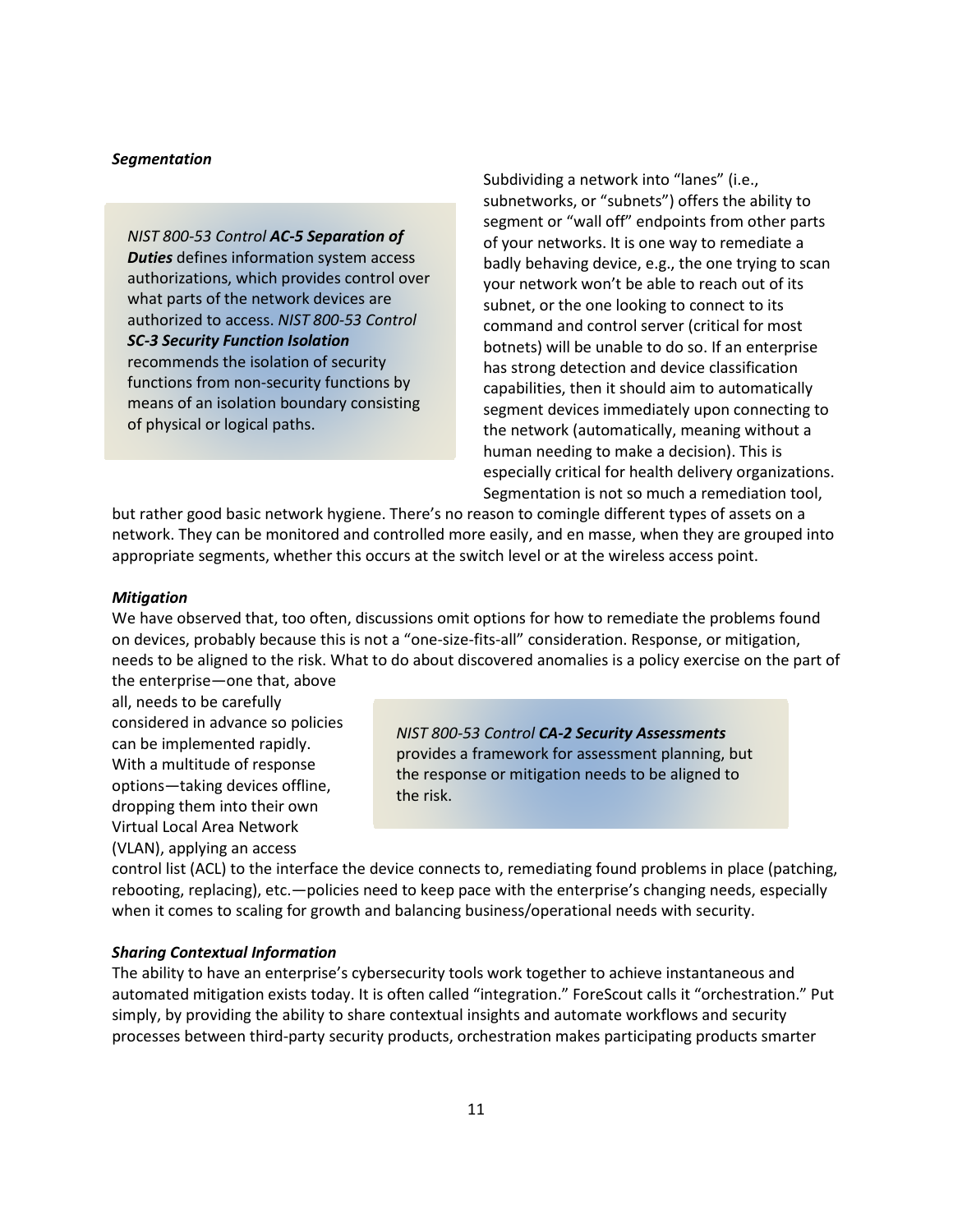Orchestration aligns with several of the *NIST 800-53 Controls*, especially, Detect, Respond and Recover:

- *DE.AE-1*: A baseline of network operations and expected data flows for users and systems is established and managed
- *DE.DP-4*: Event detection information is communicated to appropriate parties
- *RS.CO-3*: Information is shared consistent with response plans
- *RC.IM-2*: Recovery strategies are updated

and greatly improves system-wide security effectiveness. Today, silos exist because cybersecurity vendors often competitors—are neither required nor incentivized to create products that interoperate, thus requiring humans to connect the various outputs and totally defeating the concept of automation. The beauty of integration/orchestration is that it allows an enterprise to leverage information gleaned from across its network, including from and on its IoT devices. For example, if your firewall detects an intrusion at the network perimeter, you may want to have a way of scanning your device

ecosystem for that particular code/malware. The role of orchestration in filling gaps, automating remediation and quarantining critical environments where a lot of IoT devices are connected cannot be overemphasized.

#### *Compensating Controls: Other Considerations*

*Scalability/Automation.* With the rapid growth in the number of IoT devices in nearly all enterprises, solutions must be able to scale indefinitely to support up to hundreds of thousands of devices. Tools must be chosen for their ability to function in an automated manner to reduce the amount of human involvement. Automation refers to a state in which enterprises allow their security tools to respond to threats automatically, without human intervention, according to previously established policies. Automation is key to monitoring and managing a large number of diverse devices and mitigating potential threats. Automation greatly reduces the reliance on the human facilitation of patching or removing malware, which can be time-consuming and prone to human error. Automation is essential when it comes to solving the IoT security problem.

*Diverse IoT Environments*. There is overwhelming diversity in the types of devices that different enterprises will employ in their environments. Each device ecosystem will encounter unique challenges in deploying compensating controls. For example, in more industrial-type organizations, older operating systems as well as controllers on the networks often don't support many newer security tools. In hospitals, where devices are managed under guidelines from both the manufacturer and the FDA, compensating controls should be deployed with these considerations in mind. The key is to understand that, even for what might be considered a "sensitive environment," some solutions exist (certainly for detection and segmentation) that require fewer network changes, are less disruptive, and are easier to deploy than others.

*Information Security Continuous Monitoring*. Enterprises need look no further than the tried-and-true NIST Cybersecurity Framework and SANS controls to get a handle on their device-related problems. The National Institute of Standards and Technology (NIST) Special Publication (SP) 800-137, Information Security Continuous Monitoring (ISCM) for Federal information Systems and Organizations, defines continuous monitoring as "maintaining ongoing awareness of information security, vulnerabilities, and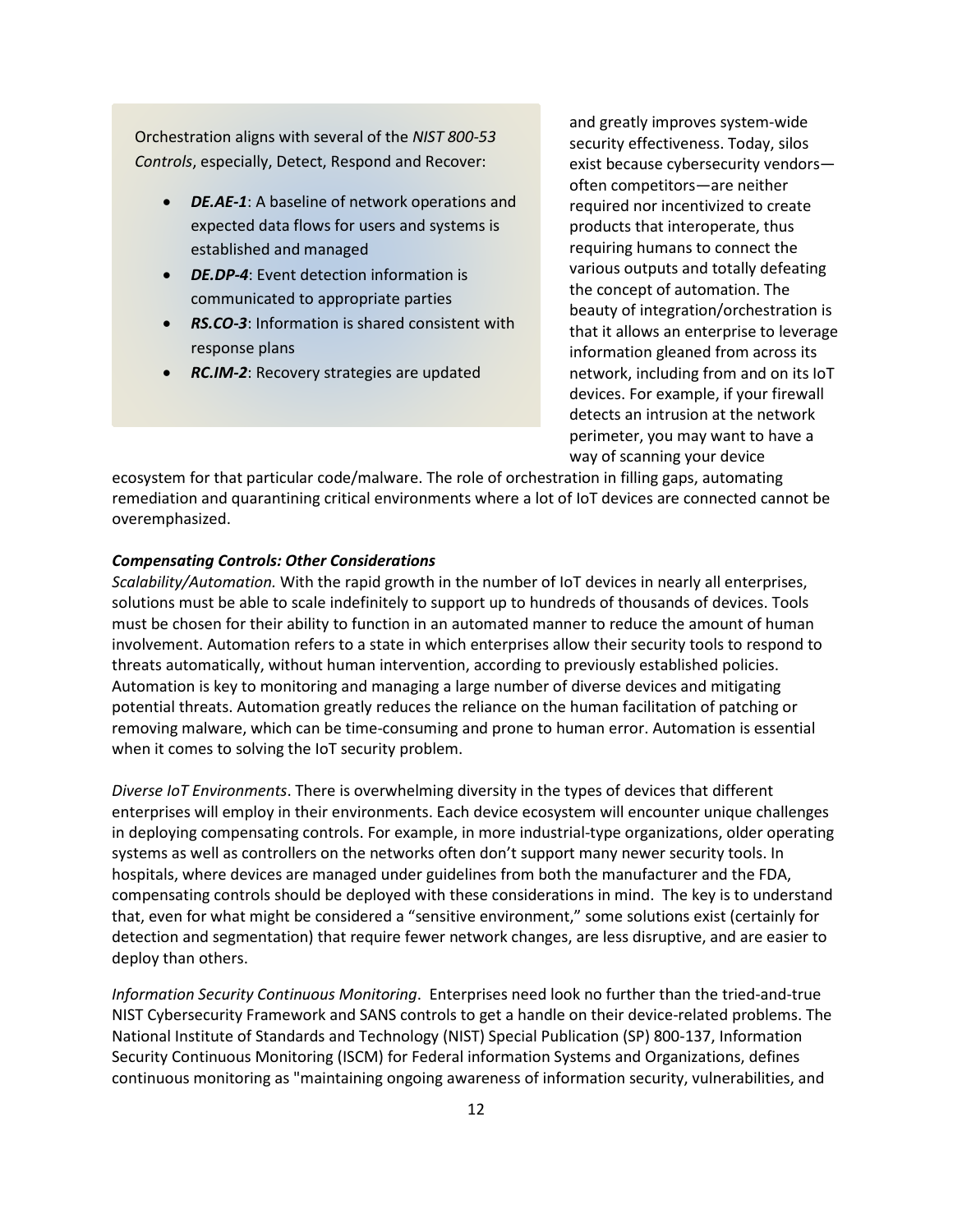threats to support organizational risk management decisions."<sup>[12](#page-12-0)</sup> Two United States government programs, CDM and C2C, referenced earlier in this document, aim to implement ISCM across the entire government. Their requirements have become the de facto standard for how the USG secures IoT endpoints. And while the federal government has by no means "solved" the IoT security problem, it has taken an aggressive, enterprise-wide approach to it.

#### **Conclusion**

The attacks of 2016 are merely a preview of the damage that can be wrought through a large-scale DDoS attack. For practical purposes, we are just seeing the tip of the iceberg when it comes to these types of attacks. Why? Because hundreds of millions of vulnerable and corrupted devices are already connected to the Internet with no easy way to "fix" them. If we as a community fixate on fixing them, these types of attacks will continue to go unaddressed. We all wish manufacturers were more mindful of security and took care to embed even basic security in the devices they produce, both to protect the information they transmit and to prevent them from being recruited into DDoS attacks. But we can't afford to wait for market incentives or regulation to impose a solution that may not fully address the problem. As we wait, cybercriminals of all kinds—from solo hacktivists to criminal syndicates to foreign intelligence agencies—are successfully devising new viruses and attack methods to exploit newly introduced devices and software. Worse yet, billions of new IoT devices will come online in the next few years and without the actions described herein, practically all of these will be unsecured, providing an infinite potential for cyber-exploits.

We must encourage and promote the "security culture" everywhere, but we must also take action in the here and now to reduce the number of vulnerable devices worldwide that are fodder for DDoS attacks. We must focus on the stakeholder groups where this culture has the best chance of taking root. There is a lot that most end-users—everyone from business enterprises and government agencies to consumers—can do that they currently are not doing. The business case for tools that can secure IoT is very clear to our customers, for whom securing IoT is primarily about securing their high-value data and, increasingly, preserving their operations (which depend on healthy, functioning IoT). We must continue to equip them and consumers alike with the knowledge and tools to implement best practices to ensure IoT devices can continue to deliver – safely – their significant benefits. These best practices are not new: the frameworks we rely on for traditional IT environments absolutely apply to IoT. We must defang the myth that IoT is "unsecurable," and we cannot be distracted from the distant promise of "security by design."

#### **About ForeScout**

ForeScout Technologies is transforming security through visibility, providing Global 2000 enterprises and government agencies with agentless visibility and control of traditional and IoT devices the instant they connect to the network. Our technology continuously assesses, remediates and monitors devices and works with disparate security tools to help accelerate incident response, break down silos, automate workflows and optimize existing investments. As of March 31, 2017 more than 2,400 customers in over 60 countries improve their network security and compliance posture with ForeScout solutions. See devices. Control them. Orchestrate multivendor response. Learn how at [www.forescout.com.](http://www.forescout.com/)

<span id="page-12-0"></span> <sup>12</sup> <http://nvlpubs.nist.gov/nistpubs/Legacy/SP/nistspecialpublication800-137.pdf>